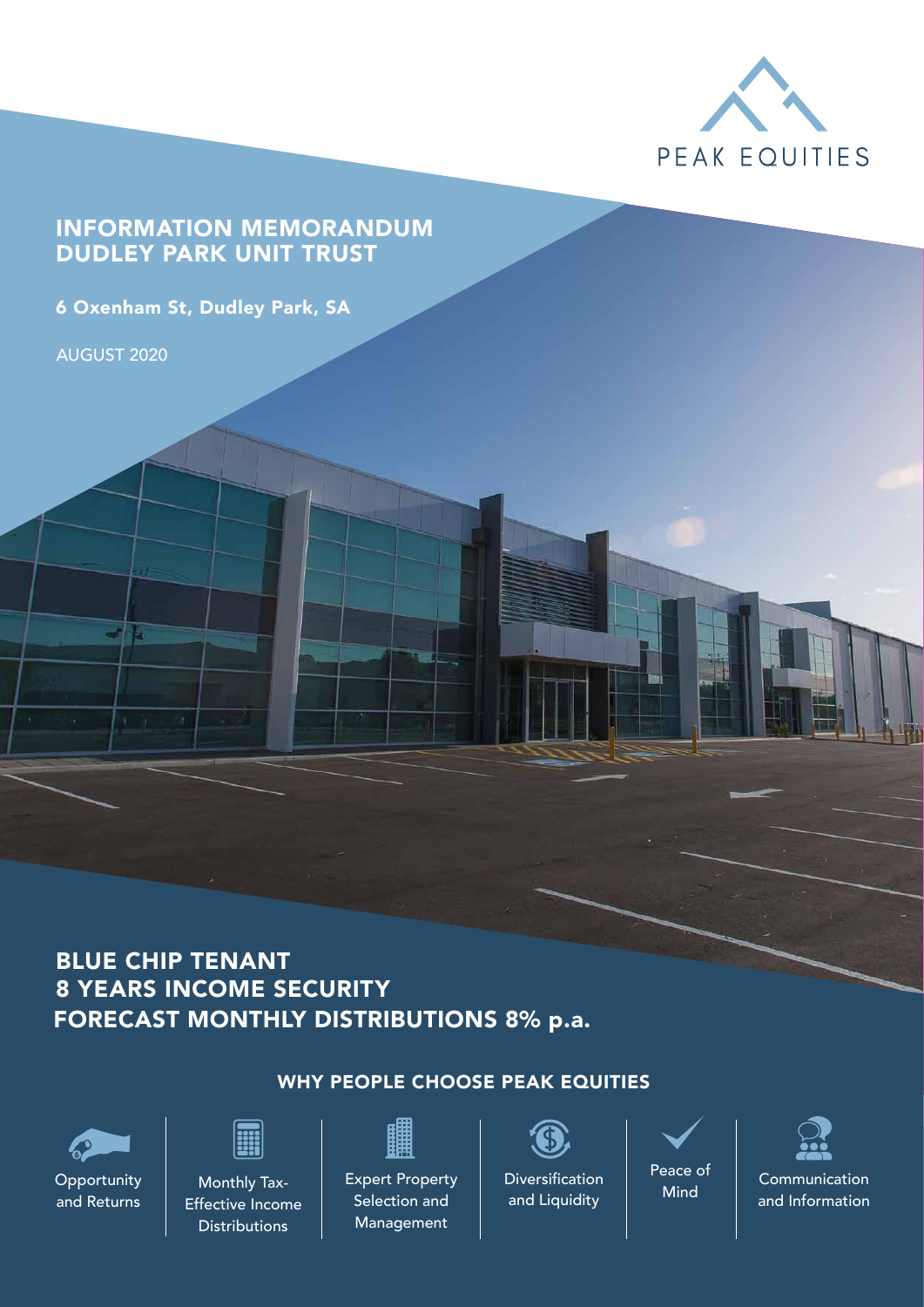## Chairman's Message

#### Dear Investor

We are pleased to present The Dudley Park Unit Trust ("the Trust"), offering participation in the ownership of a premium office and industrial asset in Dudley Park, an inner Adelaide suburb approximately 3 km from the CBD.

Peak Equities Pty Ltd, acting as trustee for the Trust has agreed to terms to acquire the property at 6 Oxenham St, Dudley park SA in an off-market transaction with a contract price of \$16 million, representing a 7.84% purchase yield on passing income.

The property is securely leased to the principal operating company in the Spotless Group, supported by a bank guarantee equal to 12 months income. While remaining committed for the entire 15 year lease term, rather than occupy, Spotless elected from the outset to sub-lease the entire premises to the Federal Department of Defence.

Sound investment decisions today must recognise and be responsive to the exceptional circumstances in which we find ourselves in this Covid-19 era. We are facing an economic downturn, whose length and severity cannot be reliably forecast. Nonetheless, many investors are concerned that interest rates will remain at or close to record-low levels for the foreseeable future and are seeking a secure investment opportunity to provide them with a reliable source of income.

In these circumstances, Peak Equities has framed a defensive investment strategy encompassing 3 essential criteria:

- 1. A qualifying investment property must have a long remaining lease term (ideally 7-10 years), in the expectation that the income stream will remain secure throughout the current economic cycle.
- 2. Investment security is equally dependent on the quality of the tenant. The tenant must also be capable of riding out the downturn and must have the financial capacity to honour its obligations under the lease.
- 3. The property itself must be well located and constructed to a high quality.

The commercial property at 6 Oxenham St, Dudley Park, satisfies each of these requirements. The head lease to Spotless provides us with long-term income security, supported by a substantial bank guarantee. The value of the sub-lease is that we envisage that the Federal Government Department of Defence may become our long-term tenant, as this property serves as one of the key locations for its long-term Submarine Project. The operations at this site are classified as high-security and we are advised that the Department has invested more than \$4 million dollars in installing its specialised fit-out and facilities.

We consider the property to have been well-purchased at \$16 million. We believe that the same property, last year, would have sold at a yield in the low 7% range, reflecting a price between 5% and 8% above our offer price. We have received support from independent valuation firm M3property, and a strong level of interest from potential lenders.

With modest gearing, the initial net income of the Trust is forecast to exceed 10% per annum. That will enable us to make monthly income distributions at the rate of 8% per annum and to simultaneously accumulate cash reserves to provide for future contingencies.

We are proposing to borrow 50% of the contract price by way of first mortgage facility. Based on our modelling we will be seeking to raise approximately \$9 million in equity capital.

We commend this investment for your consideration.

Tom Borsky Chairman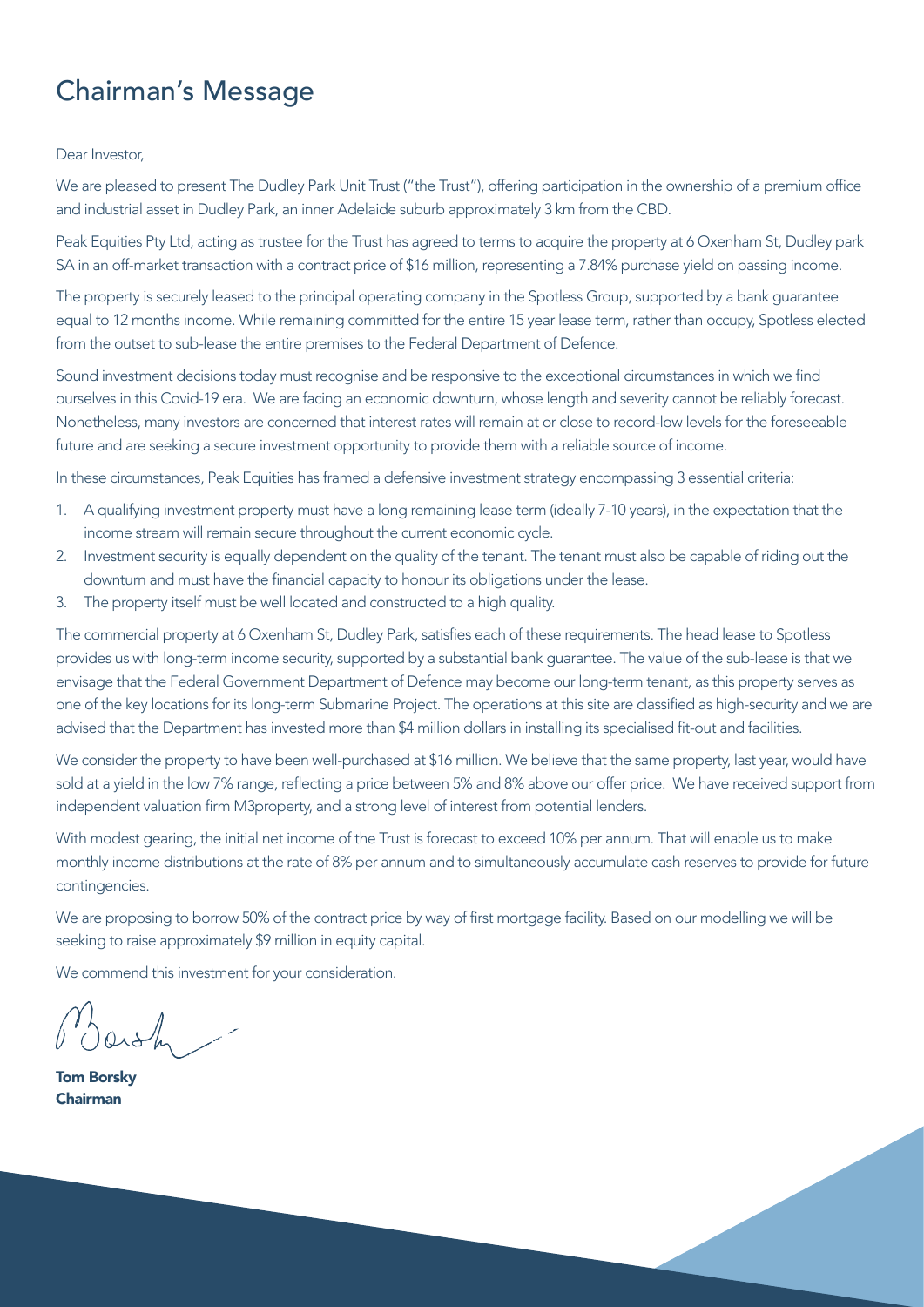# **Contents**



MANAGER'S ENTITLEMENTS 9

PEAK PROFESSIONALS 9

15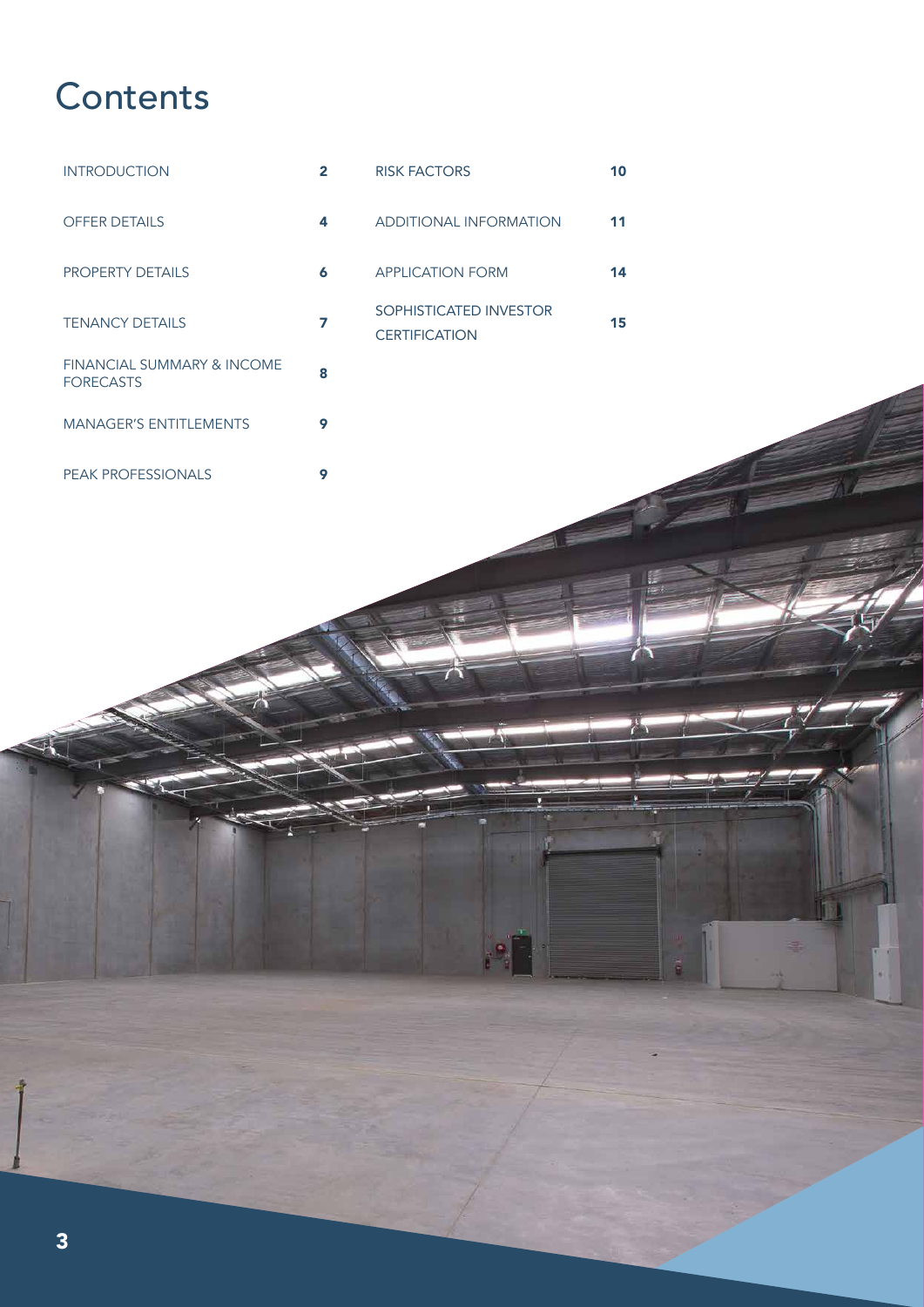### Offer Details

- The Trust Peak Equities Pty Ltd is Trustee of the DUDLEY PARK UNIT TRUST, established by Deed dated 2nd July, 2020. The principal activity of the Trust will be the acquisition of the investment property at 6 Oxenham St, Dudley Park SA, 5008. 1.
- **Due Diligence The Trustee is undertaking** a detailed Due Diligence investigation and analysis of the property. Physical inspection was conducted by PEP Solutions, specialist quantity surveyors, who provided a full technical report in relation to the physical structure and quality of the building, together with depreciation calculations and a forecast of likely capital expenditure over a 10-year period. Adelaide lawyers Mellor Olsson have been engaged for contract negotiation, conveyancing and to prepare a legal Due Diligence report. 2.
- Deposit and Settlement Upon signing the purchase contract, the Trustee will pay a \$500,000 holding deposit with settlement scheduled for 1st October 2020, providing adequate time to finalise bank funding and equity capital raising. 3.
- Purchase Price The purchase price has been agreed at \$16,000,000 4.
- Term of the Syndicate It is expected that the property will be held for a period of between 6 and 8 years. The Trustee has discretion to sell the property at any time before that date, if it considers that to do so is in the best interest of Unitholders. Subject to the market conditions then prevailing, the Trustee may recommend to Unitholders to retain ownership beyond the forecast holding period. 5.
- Liquidity The Trustee undertakes that Investors in the Trust will be entitled to exit their investment at Net Asset Value per Unit at any time after the 6th anniversary of the establishment of the Trust. Investors wishing to exit earlier than that date will be assisted by the Manager, however liquidity cannot be guaranteed within the 6-year time frame. 6.
	- **Forecast Distribution Rate The Trustee** proposes to make monthly cash income distributions to investors commencing at the rate of 8.0% per annum.

7.

- Funding Peak Equities is seeking first mortgage funding at an LVR of between 50% and 55% in relation to the contract price of the property. In the event that 55% is approved, the loan may be amortised by \$800,000 to 50% LVR over 3 years. Favourable terms are anticipated in the current market environment, including a nonrecourse provision, protecting Unitholders from any liability to the Mortgagee. To complete the purchase, the Trustee will raise Equity Capital from Investors of either \$8.2 million or \$9 million, depending upon the quantum of the first mortgage loan. 8.
- Applications for Units Each Investor is invited to apply for between 100 and 800 Ordinary Units of \$1,000 each in the capital of the Trust (Investment Value \$100,000 to \$800,000). Applications may only be made on the Application Form attached to this Information Memorandum. 9.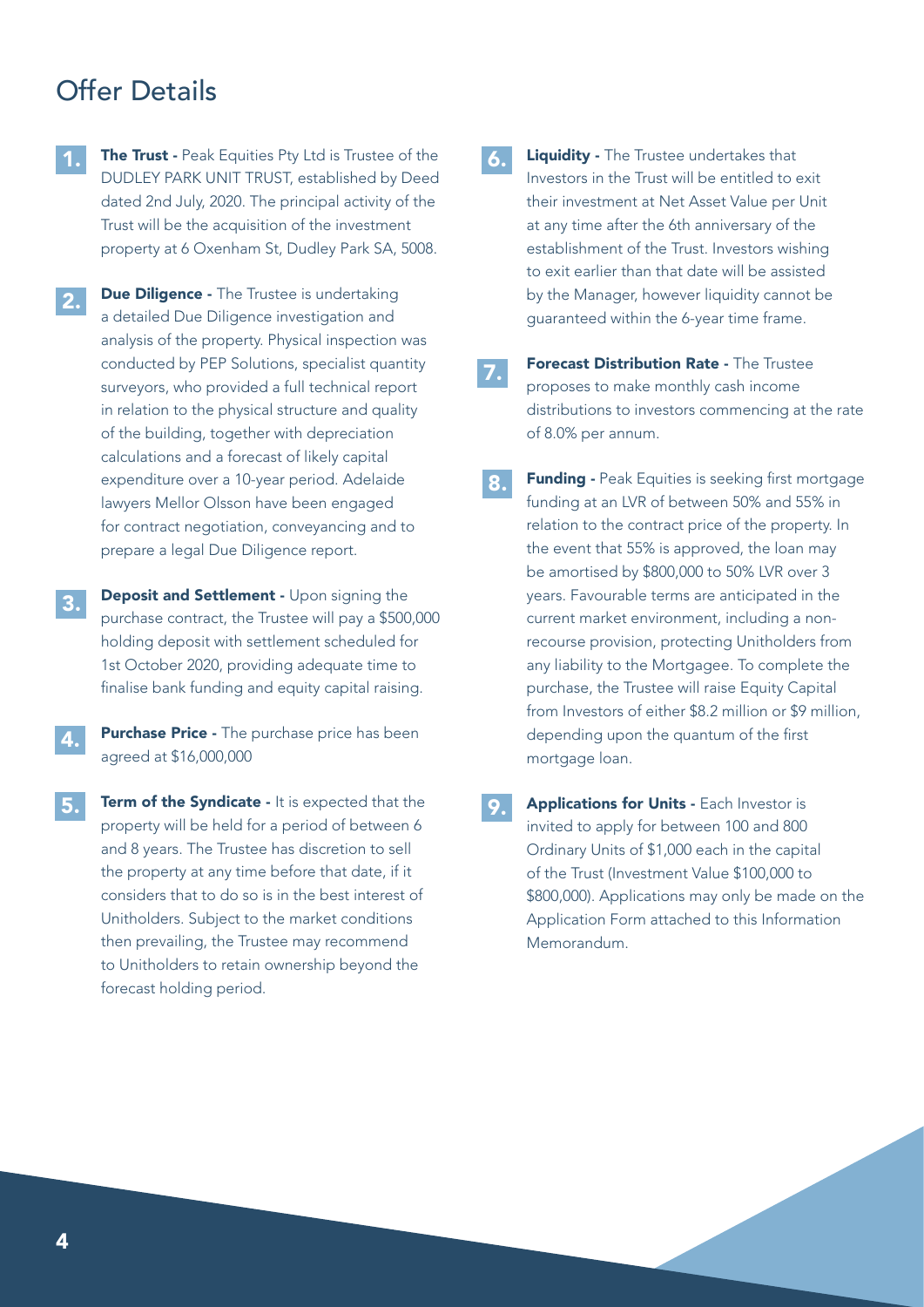### Offer Details (continued)

- **Offer Period -** The offer will remain open until full subscription has been received. The Trustee has complete discretion as to the number of Units (if any) to be allocated to each Applicant. 10.
- **11.** 20% Deposit Payable Once the Trustee has confirmed the allocation of Units to an applicant, the investor must lodge a deposit equal to 20% of the allotted value of the units, directly into the solicitor's trust account. (see Application Form for details).
- **12.** Balance Payment The remaining 80% of the subscription price will be payable no later than Thursday, September 24th, 2020. Unit Certificates will be issued by the Trustee following settlement of the purchase.
- Offer Limited to Wholesale Investors The Offer is available exclusively to Wholesale or Sophisticated Investors as defined in the Corporations Act. 13.
- **Trust Documents Prior to confirming their** investment, intending Unitholders may request a copy of the Trust Deed of the Dudley Park Unit Trust and the Management Deed, on a strictly confidential basis. 14.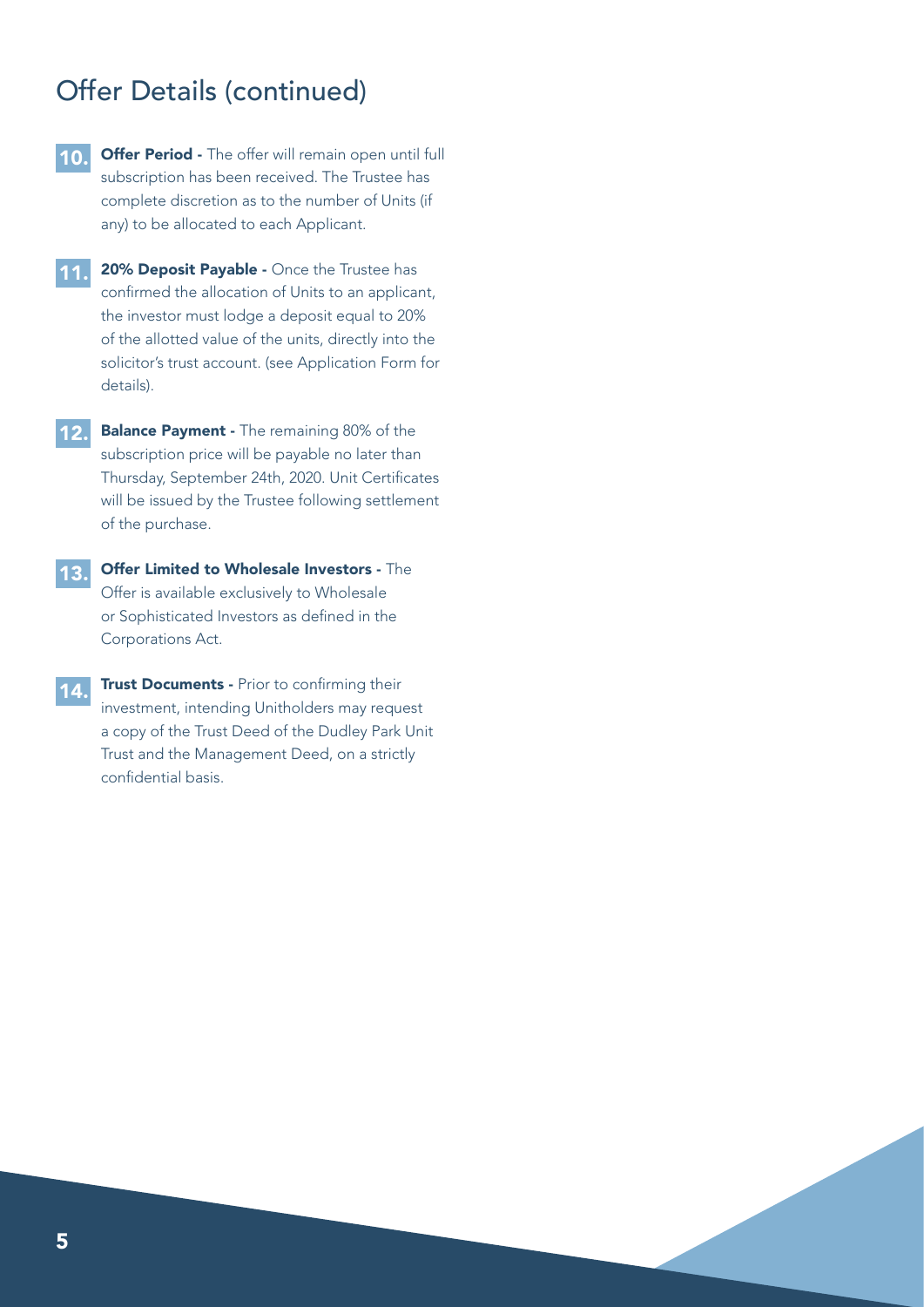### Property Details

### 6 Oxenham Street

Built to an extremely high standard for Spotless Group in 2013 with an accompanying 15-year lease, the property was immediately sublet to the Department of Defence who subsequently invested over \$4m in a highly specialised fit out and have been in occupancy since completion in 2013.

This asset is strategically located in one of Adelaide's most desirable industrial and mixed-use suburbs, Dudley Park. Approximately 3 kms north-west of the CBD and 9 kms south east of Port Adelaide. The suburb is bordered by Regency Road (north), Simpson Avenue (south), the Adelaide-Gawler railway line (east), and a line directly north-south from the Harrison Road-Simpson Avenue intersection to Regency Road (west).

The property enjoys easily accessible links to major arterial roads such as Grand Junction Road, Churchill Road, South Road, Gallipoli Drive and Main North Road (Princes Highway). It also sits between the two railway stations that border the suburb, Islington railway station and Dudley Park railway station.

| <b>Constructed:</b>           | 2013                 |
|-------------------------------|----------------------|
| <b>Site Area:</b>             | 9,000 sqm            |
| <b>Net Lettable Area:</b>     | 4,420 sqm            |
| <b>Office:</b>                | 3,220 sqm            |
| <b>Warehouse:</b>             | 1,200 sqm            |
| <b>Passing net income:</b>    | \$1.254m             |
| <b>Annual rent increases:</b> | 3.5%                 |
| Lease term:                   | 15 years (exp 02/28) |

#### Head Lessee:

Spotless Facility Services Pty Ltd - Subsidiary of Downer EDI Ltd

#### Sub Lessee: Commonwealth Government, Department of Defence





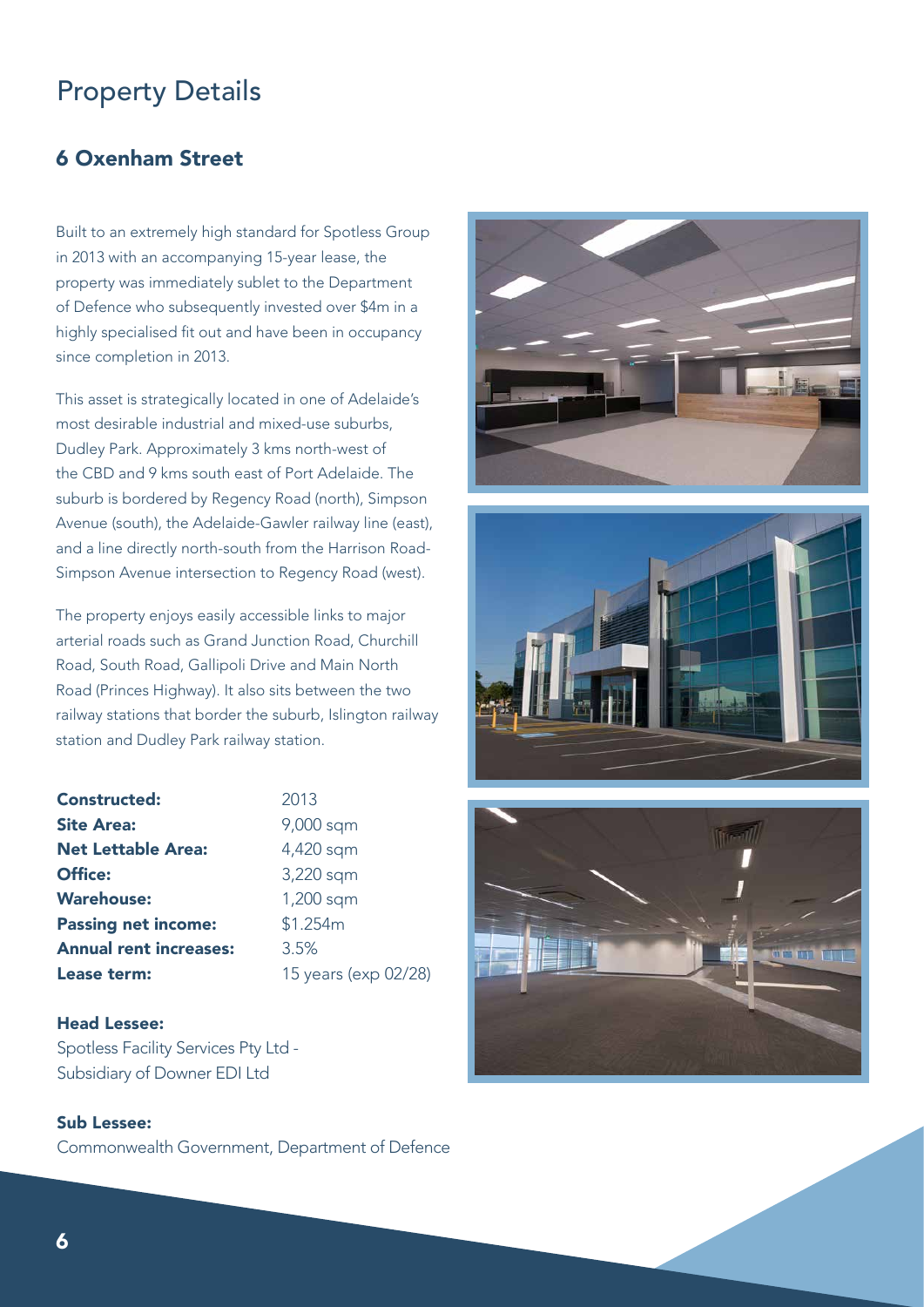### Tenant Details

Spotless Group Ltd has been a dominant operator in the integrated facilities services sector. The Group was acquired by Downer EDI in 2017 and is now the dominant company in that field throughout Australia and New Zealand. The Group provides essential services and solutions for everyday operations and services across sectors and industries.

|                         | <b>Head Lease</b>                 | <b>Sub-lease</b>      |  |  |
|-------------------------|-----------------------------------|-----------------------|--|--|
| <b>Tenant</b>           | <b>Spotless Facility Services</b> | Department of Defence |  |  |
| <b>Term</b>             | 15 years                          | 3 years               |  |  |
| <b>Commencing</b>       | 18-Feb-13                         | $01$ -Jul-18          |  |  |
| <b>Expiring</b>         | 17-Feb-28                         | 30-Jun-21             |  |  |
| <b>Options</b>          | $5 + 5$                           | $\overline{2}$        |  |  |
| <b>NLA</b>              | $4,420*$                          | $4,420*$              |  |  |
| <b>Passing rent</b>     | $$1.245m$ (net)                   | \$1.475m (gross)      |  |  |
| <b>Annual Increases</b> | 3.50%                             | 3.50%                 |  |  |
| <b>Security</b>         | 12 months rent                    | N/A                   |  |  |

\* Approx.

The Department of Defence is a sub-tenant to the Spotless Group. The initial lease term was for 7 years ended 30th June 2018. The sub-lease provides for 2 further options – the first for a period of 3 years until 30 June 2021, followed by a 2-year term up to 30 June 2023.

The Defence Department must give formal notice of their intention to exercise the second option by 31 December 2020. We have been advised by the Vendor that the Department has indicated they will exercise the second option, extending their occupancy to at least 30 June 2023. Whatever the intentions of the Government tenant, our income security derives from the head lease with the Spotless Group, with a further term of almost 8 years.

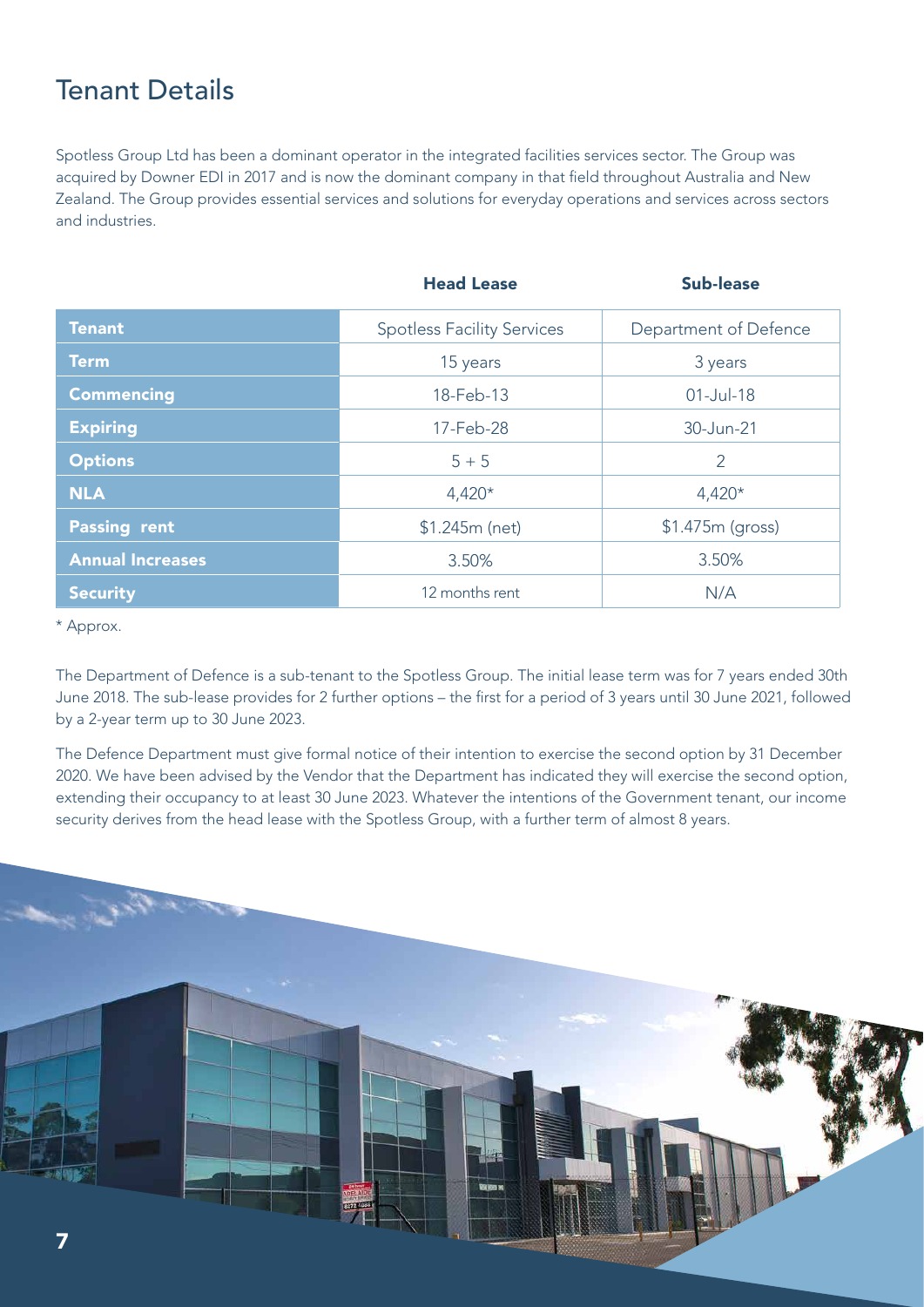# Financial Summary

| Contract Price                               | 16,000,000 |
|----------------------------------------------|------------|
| <b>Stamp Duty and Registration Fees</b>      | 128,000    |
| <b>Establishment Fees</b>                    | 483,840    |
| Legal, Due Dilligence and Borrowing Expenses | 123,000    |
| Cash Reserve                                 | 265,160    |
| <b>Total Funds Required</b>                  | 17,000,000 |
| Mortgage - 50% of Contract Price             | 8,000,000  |
| <b>Investor Equity Required</b>              | 9,000,000  |

 $\overline{1}$ 

## Income Forecasts

|                                            | Year 1 | Year <sub>2</sub> | Year <sub>3</sub> | Year 4 | Year <sub>5</sub> | Year 6 | Year <sub>7</sub> | Year <sub>8</sub> |
|--------------------------------------------|--------|-------------------|-------------------|--------|-------------------|--------|-------------------|-------------------|
|                                            | \$'000 | \$'000            | \$'000            | \$'000 | \$'000            | \$'000 | \$'000            | \$'000            |
| <b>Gross Rent</b>                          | 1,254  | 1,298             | 1,343             | 1,390  | 1,439             | 1,489  | 1,541             | 1,595             |
| Mortgage Interest*                         | 208    | 208               | 208               | 208    | 208               | 208    | 208               | 208               |
| Professional and<br><b>Management Fees</b> | 117    | 117               | 117               | 117    | 117               | 117    | 117               | 117               |
| <b>Net Income</b>                          | 929    | 973               | 1,018             | 1,065  | 1,114             | 1,164  | 1,216             | 1,270             |
|                                            |        |                   |                   |        |                   |        |                   |                   |
| <b>Yield on Equity</b>                     | 10.0%  | 10.4%             | 10.9%             | 11.4%  | 11.9%             | 12.5%  | 13.0%             | 13.6%             |
|                                            |        |                   |                   |        |                   |        |                   |                   |
| Capital Expenditure<br>Allowance           | 100    | 100               | 100               | 100    | 100               | 100    | 100               | 100               |
| Income Distribution 8%                     | 746    | 746               | 746               | 746    | 746               | 746    | 746               | 746               |
| <b>Operating Surplus</b>                   | 83     | 127               | 172               | 219    | 268               | 318    | 370               | 424               |
|                                            |        |                   |                   |        |                   |        |                   |                   |
| <b>Closing Cash</b>                        | 348    | 475               | 647               | 867    | 1,135             | 1,453  | 1,824             | 2,248             |

\* Based on a 50% LVR and fixed interest rate of 2.6%.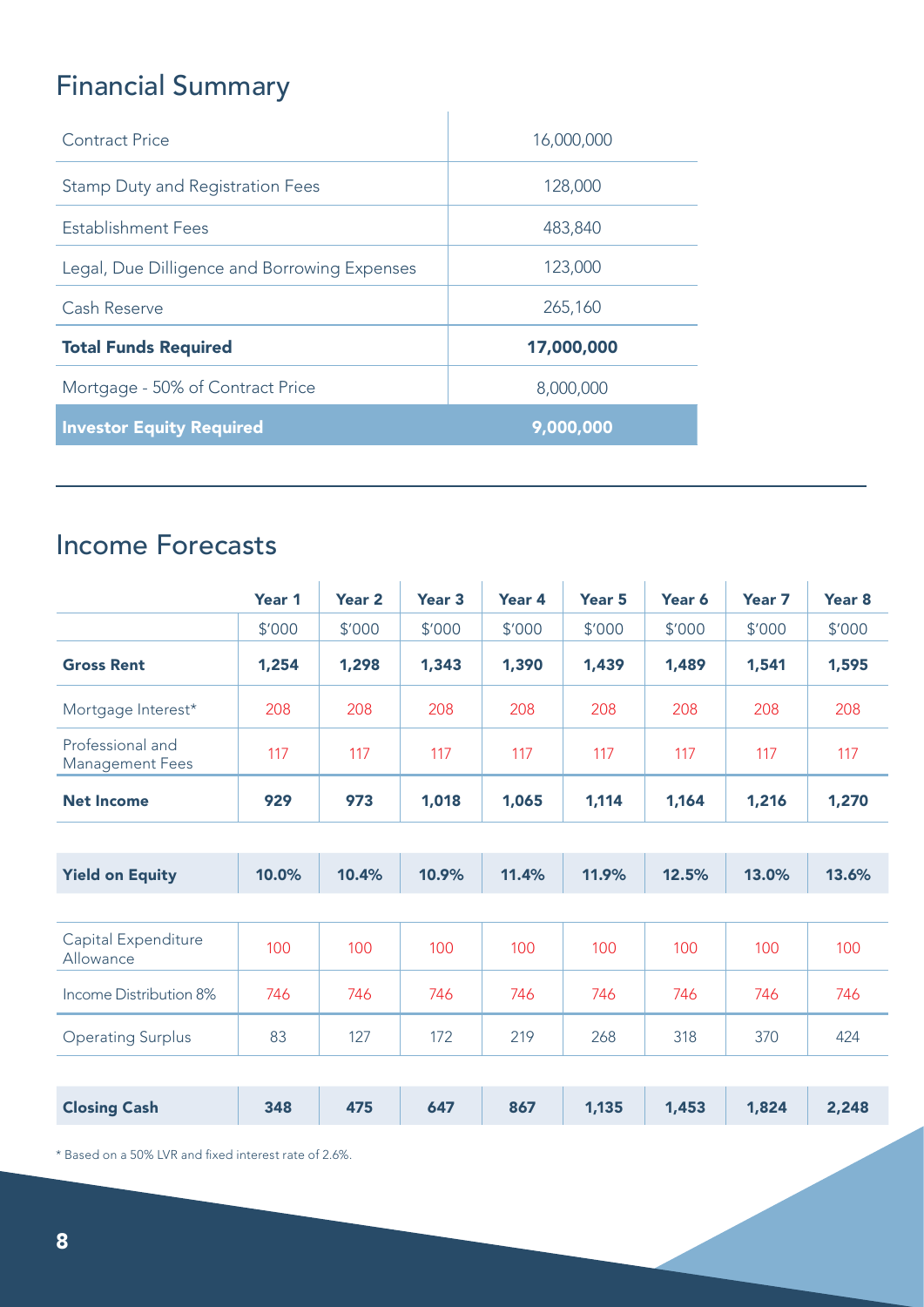## Manager's Entitlements

| <b>Category</b>                     | <b>Description</b>                                                                                                                                                                                                                                                | <b>Entitlements</b>                                                                                                                                          |
|-------------------------------------|-------------------------------------------------------------------------------------------------------------------------------------------------------------------------------------------------------------------------------------------------------------------|--------------------------------------------------------------------------------------------------------------------------------------------------------------|
| Establishment Fee                   | The Manager charges an initial fee calculated<br>as a percentage of the Acquisition Cost of the<br>investment property, including stamp duties and<br>other statutory transaction costs.                                                                          | 3.0% of Acquisition<br>Cost                                                                                                                                  |
| <b>Carried Interest</b>             | Interests associated with the Manager have<br>been allotted 240 Founder Units in the capital<br>of the Trust.                                                                                                                                                     | Founder Units are<br>entitled in aggregate to<br>3.5% of the income and<br>capital of the Trust.                                                             |
| Syndicate<br><b>Management Fees</b> | Paid monthly to Peak Equities Management<br>Pty Ltd for managing the assets and all of<br>the activities of the Trust and the interests of<br>Unitholders. Calculated by reference to the<br>Gross Asset Value of the Trust at the end of each<br>financial year. | 0.60% of the Gross<br>Asset Value of the Trust<br>(as defined in the Trust<br>Deed)                                                                          |
| <b>Capital Gains</b>                | Interests associated with the Manager have<br>been allotted 240 Special CG (capital gain)<br>Units in the Trust.                                                                                                                                                  | Special CG units will be<br>entitled in aggregate to<br>20% of the capital gains<br>available to Unitholders<br>following sale of the<br>investment property |

## Peak Professionals

Our team of property and financial professionals provide extensive industry experience and proven results.



TOM BORSKY CHAIRMAN B.EC FCA



DAVID BORSKY EXECUTIVE DIRECTOR COO B.COM



JAMES WEAVER EXECUTIVE DIRECTOR B.COM LLB



DAN MAGREE PROPERTIES CONSULTANT FAPI FRICS CPV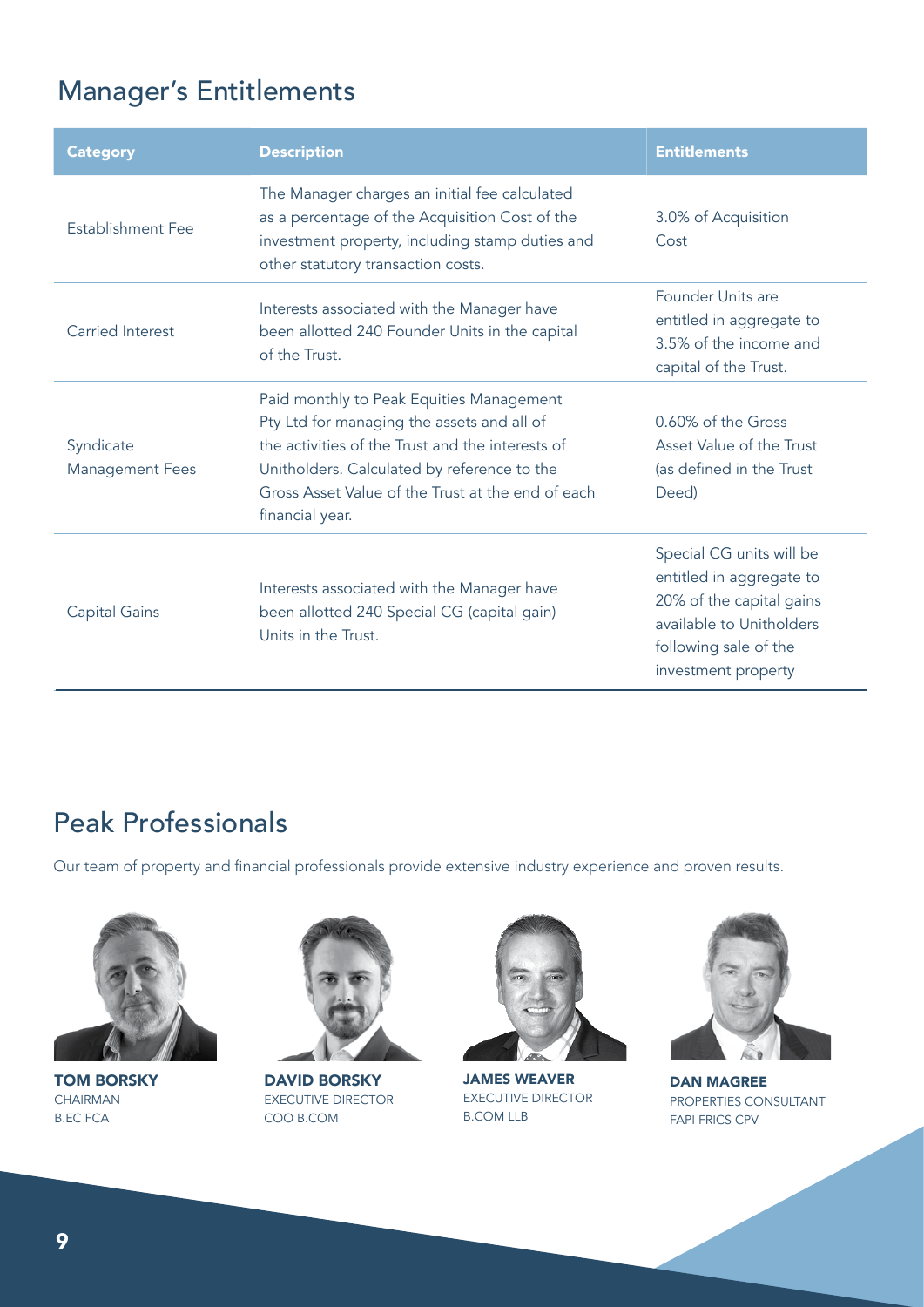## Risk Factors

Intending Investors should be aware of the following risks associated with an investment in the Trust and are advised to seek independent advice before committing to an investment in the Trust.

#### General Investment Risk and Specific COVID-19 Risk

Whilst the revenue forecasts provided in this Information Memorandum have been carefully formulated based on current market conditions and reasonable assessment of future conditions, unforeseen or uncontrollable circumstances may arise during the term of the Trust which adversely affect the projected income streams and/or future capital values. There is no guarantee the financial forecasts in this IM will be achieved. There are a number of risk factors, including uncertainties associated with the Coronavirus pandemic, which could impact on the projected income, the tax effectiveness of any distributions, and the return of capital or capital growth.

An investment of this nature carries a certain level of commercial risk, and the performance of the Trust may be affected by a number of factors, many of which are outside the control of the Manager. Some of the significant risks and the way the Manager aims to manage those risks are set out in the sections below. Please note the Manager cannot eliminate all risks and cannot promise that the way it manages them will always be successful.

#### Liquidity Risk

Units in the Trust will be illiquid for a period of six years, and during that time they may not be readily saleable.

The Manager has no obligation to purchase or redeem Units during the first 6 years of the life of the Syndicate. There is no established secondary market for Units and transfers may only be affected in accordance with the Trust Deed and the Unitholders Deed.

#### Property Risks

Property investment by its nature involves risk, and investment in the Trust is no different. The Manager cannot guarantee the occupancy rate of the property, nor the income available for distribution to investors. Neither can the Manager warrant that the eventual sale of the property will generate capital gains to the investors.

#### Insurance risks

The Manager will insure the Property for full replacement value. However, the circumstances of a particular loss or the specific provisions of the insurance policy may preclude a claim being accepted by the insurer. Additionally, there is a risk that the insurance money received may not be adequate to compensate the Trust.

#### Forecasting risks

The Manager does not guarantee the indicated earnings and rate of distribution set out in this IM. Investors should make their own reasonable enquiries and form an independent opinion of the future performance of the Trust. The forecast financial information has been derived from financial models which have been developed by the Manager. There is a risk that the models may not be accurate as a result of one or more incorrect assumptions. Assumptions are generally only a best estimate at a point in time.

#### Borrowing risks

It is intended to partially fund the purchase of the property with debt. There is no guarantee the debt funding will ultimately be made available by the bank. The Manager will be required to meet various conditions before the funding can be drawn down. If the debt funding is not provided the Manager will need to seek an alternative lender and/ or raise additional equity

Debt funding will be secured against the Property, with no recourse to investors. A default under the terms of the loan may lead to the financier exercising its security and selling the Property for a price lower than that which might have been achieved in normal circumstances. This may have a negative impact on the performance of the Trust and potentially a loss of investors' capital.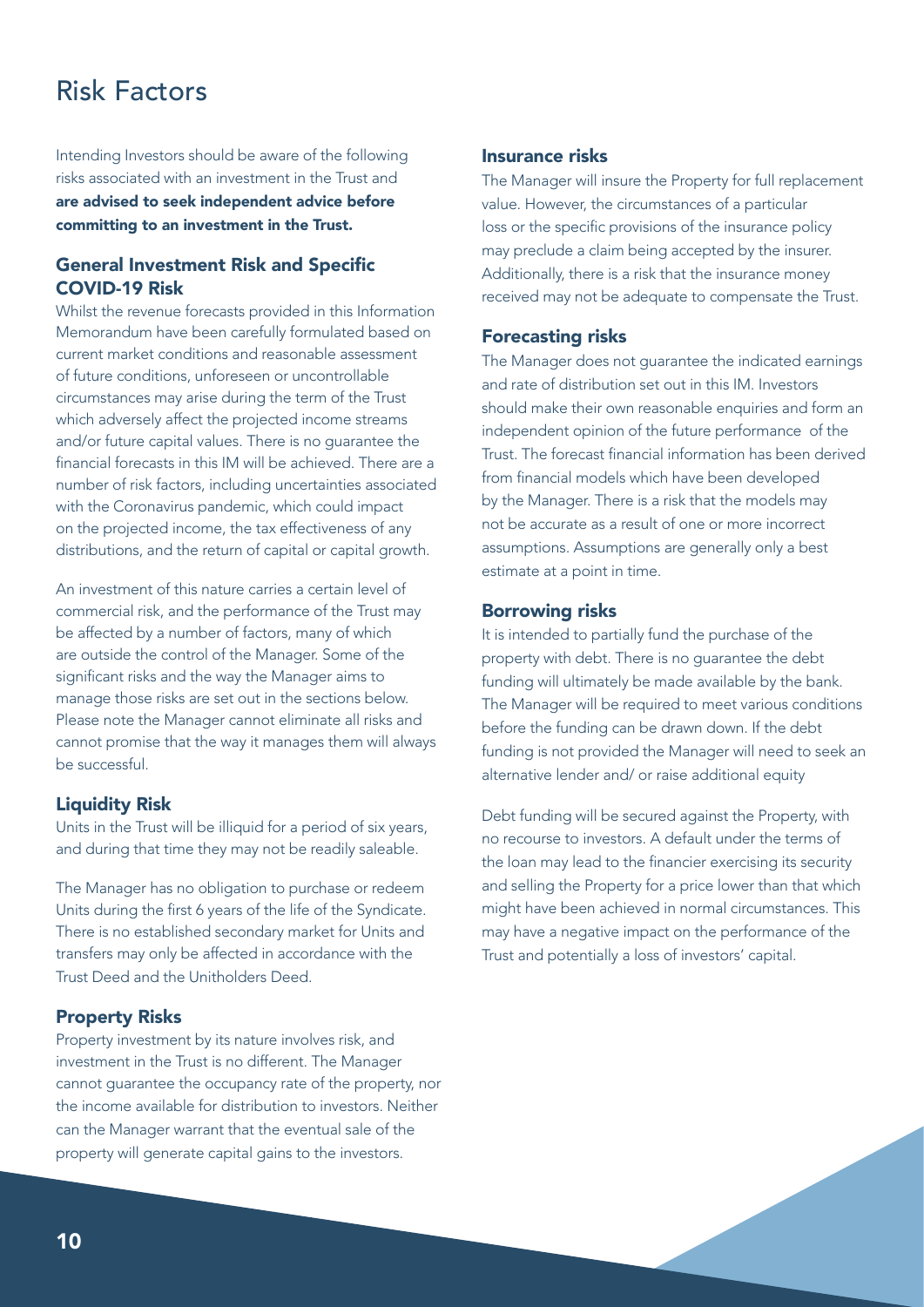### Additional Information

#### MATERIAL CONTRACTS

The following is a summary of documents significant or material to the Fund and its activities. This section only contains a summary, which means that all the provisions of each material document are not fully described. Copies of material documents (subject to excluding confidential commercial terms) may be requested from Peak Equities Pty Ltd. (Peak)

#### 1. Purchase Contract

Peak Equities Pty Ltd will execute a Purchase Contract upon the completion of satisfactory Due Diligence investigations, during August 2020.

#### 2. The Trust Deed

The DUDLEY PARK UNIT TRUST was created on 2nd July 2020 with Peak Equities Pty Ltd as trustee and Founder and Special CG Unitholders being Arrabri Nominees Pty Ltd, as trustee for the Borsky Family Trust; Killila Property Group Pty Ltd as trustee of the Killila Discretionary Trust; and TTS (Safety) Pty Ltd as trustee for the D Borsky Family Trust and TP & N Borsky as trustees for the T & N Borsky Superannuation Fund.

The entitlements of the special classes of Units are as follows:

Founder Units are issued at \$1.00 each. Following the allotment of Ordinary Units, Founder Unitholders will be entitled, in aggregate, to receive 3.5% of all distributions of income and capital of the Trust.

Special CG Units are issued at \$1.00 each. The Special CG Unitholders are entitled, in aggregate, to receive 20% of the value of capital gains available to Unitholders, as defined in the Trust Deed. They do not have voting rights and have no entitlement to share in distributions of either the income or the capital of the Trust.

#### 3. The Management Deed

The Trustee has appointed Peak Equities Management Pty Ltd (PEM) to manage the affairs of the Trust, including the negotiation of purchase terms the trust property; the conduct of all due diligence activities; day-to-day management of the property; attendance to all Unitholder communications; trust accounting; compliance with all statutory obligations and requirements; and the eventual sale of the trust property. Details of the Manager's remuneration are set out in the body of this Investment Memorandum. Details of the Manager's rights and responsibilities are set out in the Management Deed dated 31 July 2020

Copies of the Trust Deed and Management Deed may be provided to Unitholders, subject to execution of a non-disclosure agreement, upon receipt of a written request

#### DISCLOSURE OF INTERESTS

Investors are made aware that the Directors and other officers of Peak Equities Pty Ltd are directors, shareholders and beneficiaries in the below-listed entities which are the subject of commercial dealings with the Trust:

- 1. Peak Equities Management Pty Ltd (Manager of the Trust, acting as trustee for the Peak Unit Trust). Peak Equities Management Pty Ltd is associated with Tom Borsky and David Borsky, directors of Peak Equities Pty Ltd.
- 2. Arrabri Nominees Pty Ltd as trustee for the Borsky Family Trust, is the initial holder of Founder Units in the Trust. Arrabri Nominees Pty Ltd is associated with Tom Borsky, a director of Peak Equities Pty Ltd and Peak Equities Management Pty Ltd. The Borsky Family Trust is a beneficiary of the Peak Unit Trust.
- 3. Tom and Nuritt Borsky in their joint capacity as trustees for the T&N Borsky Superannuation Fund, are initial holders of Special CG Units in the Trust.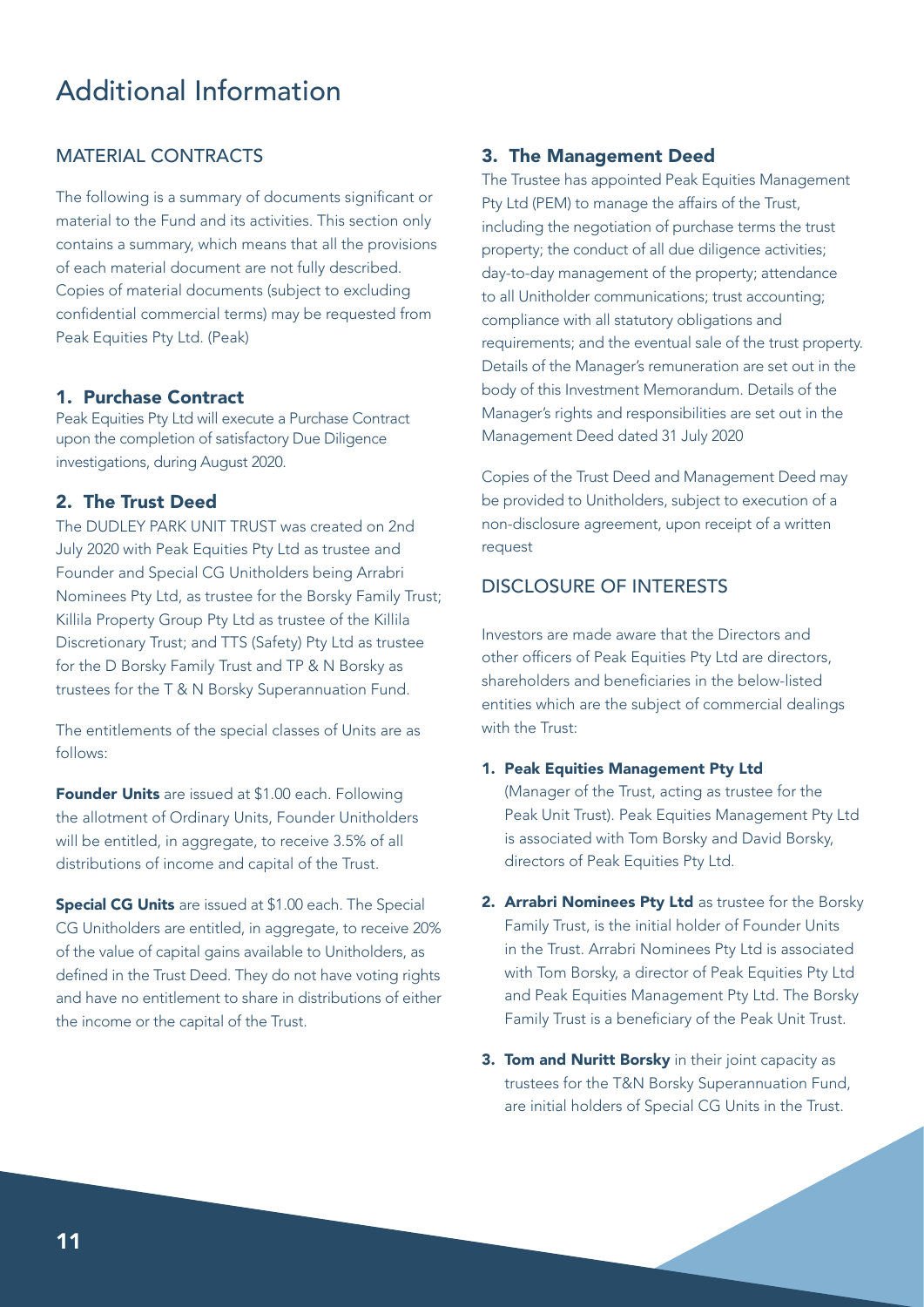- 4. TTS (Safety) Pty Ltd as trustee for the D Borsky Family Trust, is the initial holder of Founder Units and Special CG Units in the Trust. TTS (Safety) Pty Ltd is associated with David Borsky, a director of Peak Equities Pty Ltd and Peak Equities Management Pty Ltd. The D Borsky Family Trust is a beneficiary of the Peak Unit Trust.
- 5. Killila Property Group Pty Ltd as trustee of the Killila Discretionary Trust, is the initial holder of Founder Units and Special CG Units in the Trust. Killila Property Group is associated with Mr James Weaver, a director of Peak Equities Pty Ltd.
- **6. DJMBar Ptv Ltd** acts as trustee for the DJMBar Trust. Mr Dan Magree is a member of the Peak Equities Advisory Board and is a Responsible Officer pursuant to the Peak Equities Pty Ltd AFS Licence. DJMBar receives consulting fees from Peak Equities Management Pty Ltd.

#### ANTI-MONEY LAUNDERING AND COUNTER-TERRORISM FINANCING

The Anti-Money Laundering and Counter-Terrorism Financing Act 2006 (AML/CTF) requires entities such as Peak Equities Pty Ltd to maintain a program that identifies, mitigates and manages money laundering and terrorism-financing risks associated with its business.

In this regard, the Trustee may require investors to provide additional information for identification and verification purposes. Please note that the Trustee may not accept an Application to invest in the Fund until it is satisfied that the identity of the Investor has been verified in accordance with the requirements of the AML/CTF.

If you do not provide a completed Application Form, this may delay the processing of your Application or result in your Application being declined.

#### PRIVACY PROVISIONS

Peak Equities Pty Ltd is committed to the protection of your personal information in accordance with the Australian Privacy Principles set out in the Privacy Act 1988.

All personal information held by Peak Equities will be governed by Peak's most recent Privacy Policy. This Privacy Policy applies to the collection, use and disclosure of personal information. Peak collects your personal information for the purpose of providing its property acquisition and funds management services. The information will not be made available to third parties other than required by our privacy policy and applicable law and to service providers necessary for us to conduct our business activities. If we cannot collect personal information from you, we may not be able to perform the activities listed above.

The personal information collected from you on the Application Form is used to evaluate your Application for Units in this Trust as well as to issue Units, service your needs as a Unitholder and administer the Trust. This includes information that Peak Equities Pty Ltd must pass on to Peak Equities Management Pty Ltd, and other service providers. The personal information you provide is kept for record keeping purposes. If you do not provide the necessary personal information, your Application may not be processed. Once personal information is no longer needed for the Fund and Peak's records, it is destroyed or de-identified. Your personal information may be disclosed overseas.

Unitholders have a right to access the information about them held by Peak and to correct any errors as set out in our Privacy Policy. Please advise us of any information that appears inaccurate or incomplete (especially your address and correct investing entity name). You can call Peak on +61 (03) 9863 8380 or write to Peak at the address listed below to access the information held about you held by Peak. If you have any complaint in relation to the manner in which your information has been handled, please contact us.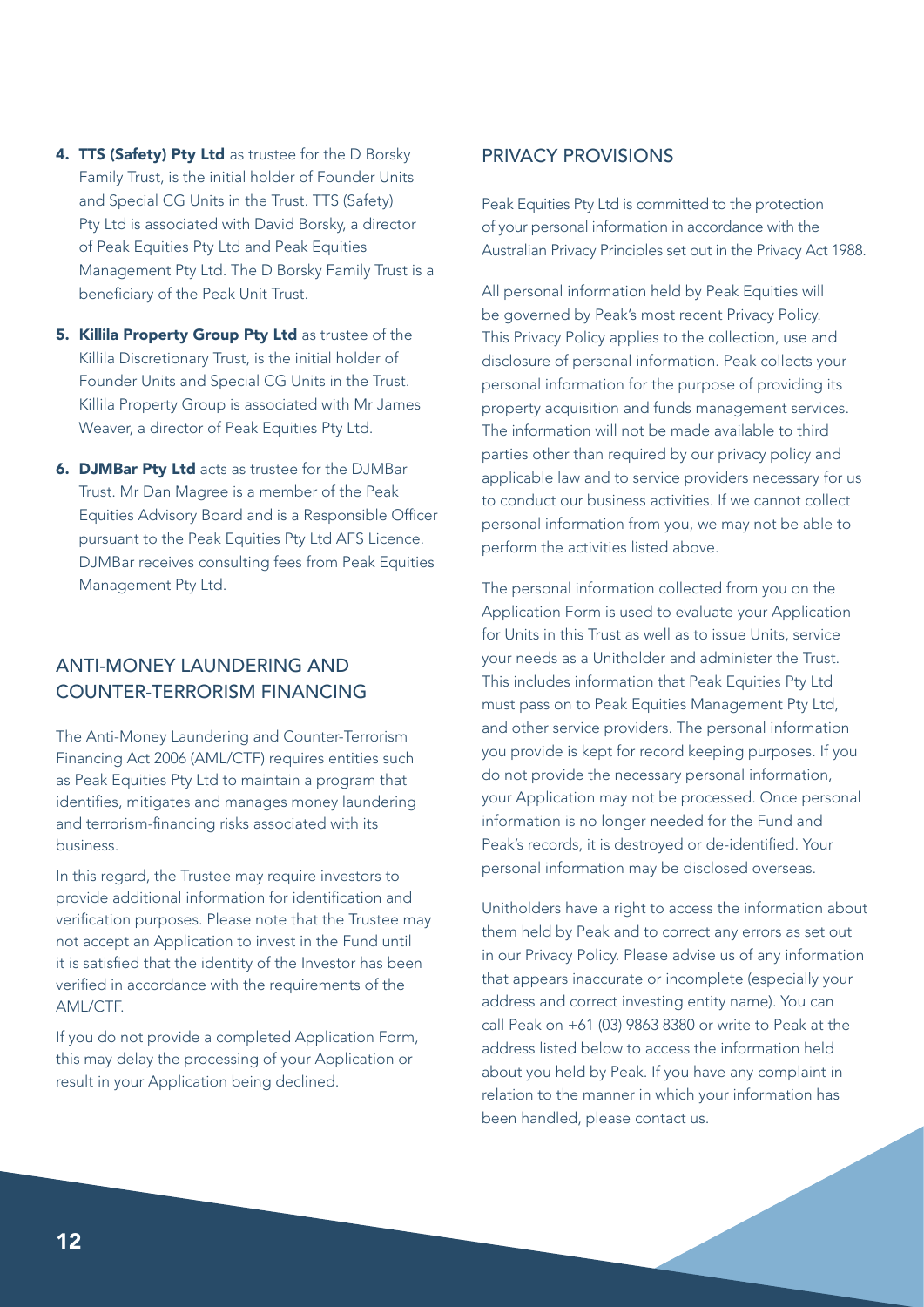As well as reporting to you on your investment, Peak or PEM may use your contact details to forward newsletters and to let you know about future investment opportunities offered by Peak. If you prefer not to receive these communications, please telephone or write to Peak

If obliged to do so by law, Peak will pass on your personal information to other parties such as the Australian Taxation Office and other regulatory bodies, strictly in accordance with legal requirements.

#### COMPLAINTS AND CONTACTING US

Peak Equities Pty Ltd seeks to resolve potential and actual complaints over the management of the Trust to the satisfaction of Unitholders. If a Unitholder wishes to discuss any aspect of the management of the Trust or wishes to lodge a formal complaint, they may do so in writing, by email or by telephone at:

#### Peak Equities Pty Ltd

Suite 1438, 1 Queens Road Melbourne VIC 3004 Telephone: 03 9863 8380 Email: info@peakequities.com.au

The company will promptly acknowledge any complaint received from a Unitholder, investigate it, and decide in a timely manner any action that needs to be taken.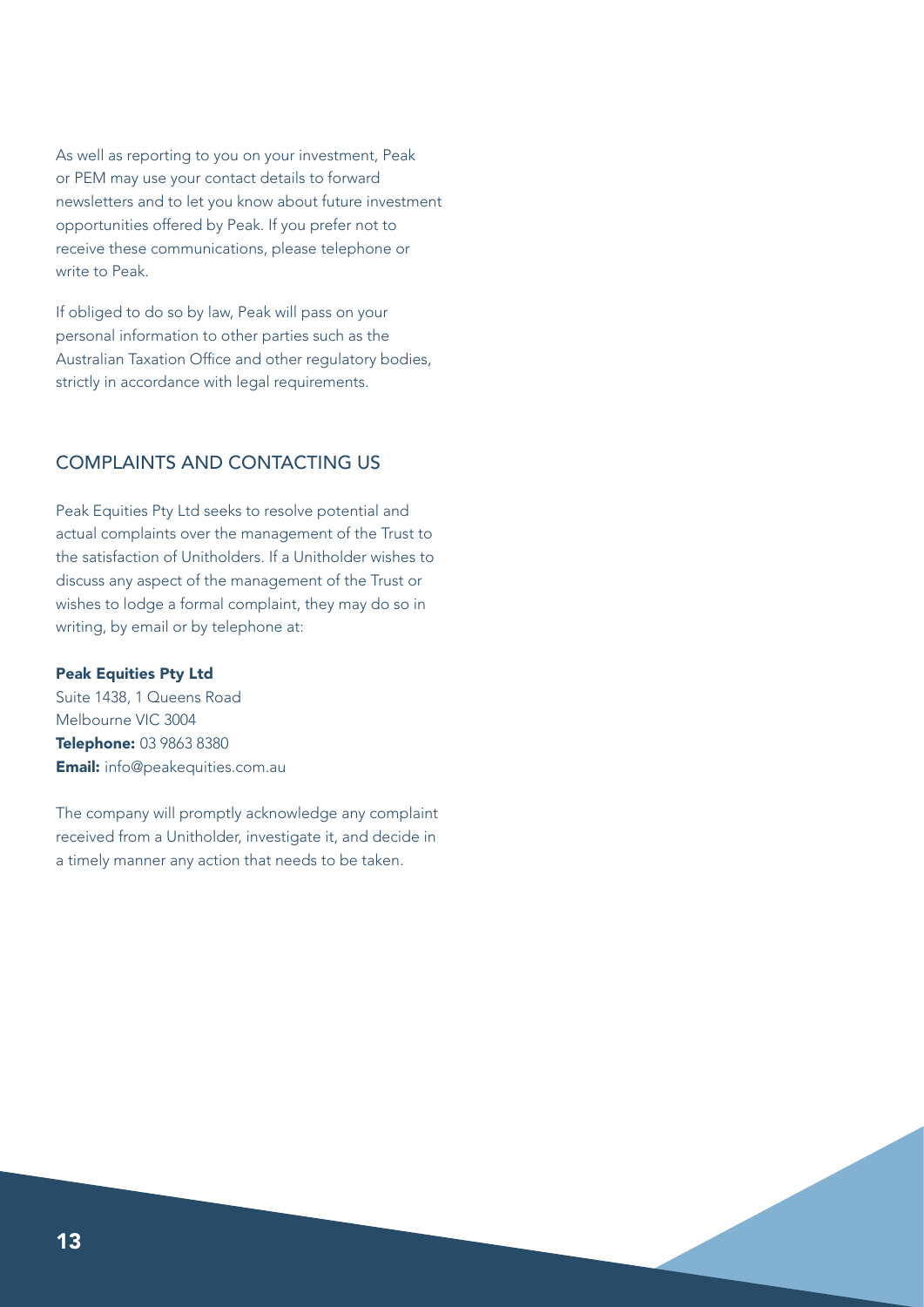

# Application for Units

Dudley Park Unit Trust

|                               | I/Weisser and the state of the state of the state of the state of the state of the state of the state of the state of the state of the state of the state of the state of the state of the state of the state of the state of  |                                                                                                                      |
|-------------------------------|--------------------------------------------------------------------------------------------------------------------------------------------------------------------------------------------------------------------------------|----------------------------------------------------------------------------------------------------------------------|
|                               | (full name of unit holding entity)                                                                                                                                                                                             |                                                                                                                      |
|                               |                                                                                                                                                                                                                                |                                                                                                                      |
| (of unit holding entity)      |                                                                                                                                                                                                                                |                                                                                                                      |
| Of                            |                                                                                                                                                                                                                                | <u> Alexandria de la contrada de la contrada de la contrada de la contrada de la contrada de la contrada de la c</u> |
| (insert mailing address)      |                                                                                                                                                                                                                                |                                                                                                                      |
|                               |                                                                                                                                                                                                                                |                                                                                                                      |
|                               |                                                                                                                                                                                                                                | Hereby apply to invest the amount of \$ ________________in_________________Ordinary Units of \$1,000 each,           |
|                               | in the capital of the DUDLEY PARK UNIT TRUST, constituted by Deed dated 2nd July, 2020.                                                                                                                                        |                                                                                                                      |
| 20% Deposit Payable           |                                                                                                                                                                                                                                |                                                                                                                      |
|                               |                                                                                                                                                                                                                                | Investors must lodge a deposit equal to 20% of value of their total investment within 7 days of confirmation         |
|                               |                                                                                                                                                                                                                                | of the number of allocated units. Deposits funds are to be paid directly into the solicitor's trust account.         |
| (details below)               |                                                                                                                                                                                                                                |                                                                                                                      |
| Account No: 1015 8779<br>BSB: | Account: Mark Fagenblat Solicitor Trust Account<br>063 120<br>Reference: Investor surname                                                                                                                                      |                                                                                                                      |
|                               | <b>Investor Bank account details for income distributions</b>                                                                                                                                                                  |                                                                                                                      |
|                               | Account Name: ____________________                                                                                                                                                                                             |                                                                                                                      |
|                               | Account number:                                                                                                                                                                                                                |                                                                                                                      |
|                               | BSB: Experimental and the contract of the contract of the contract of the contract of the contract of the contract of the contract of the contract of the contract of the contract of the contract of the contract of the cont |                                                                                                                      |
|                               |                                                                                                                                                                                                                                | I/we agree that, upon the units being allotted, I/we shall be bound by the terms and conditions of the Trust Deed.   |
|                               |                                                                                                                                                                                                                                |                                                                                                                      |
|                               |                                                                                                                                                                                                                                |                                                                                                                      |
|                               | Date _________________________                                                                                                                                                                                                 | (e.g. Director or Trustee)                                                                                           |
|                               |                                                                                                                                                                                                                                |                                                                                                                      |
|                               | Once completed, this form can be submitted it via email or post.                                                                                                                                                               |                                                                                                                      |
| Phone: 03 9863 8380           | Address: Peak Equities - Suite 1438, 1 Queens Road, Melbourne, VIC, 3004<br><b>Email:</b> info@peakequities.com.au                                                                                                             |                                                                                                                      |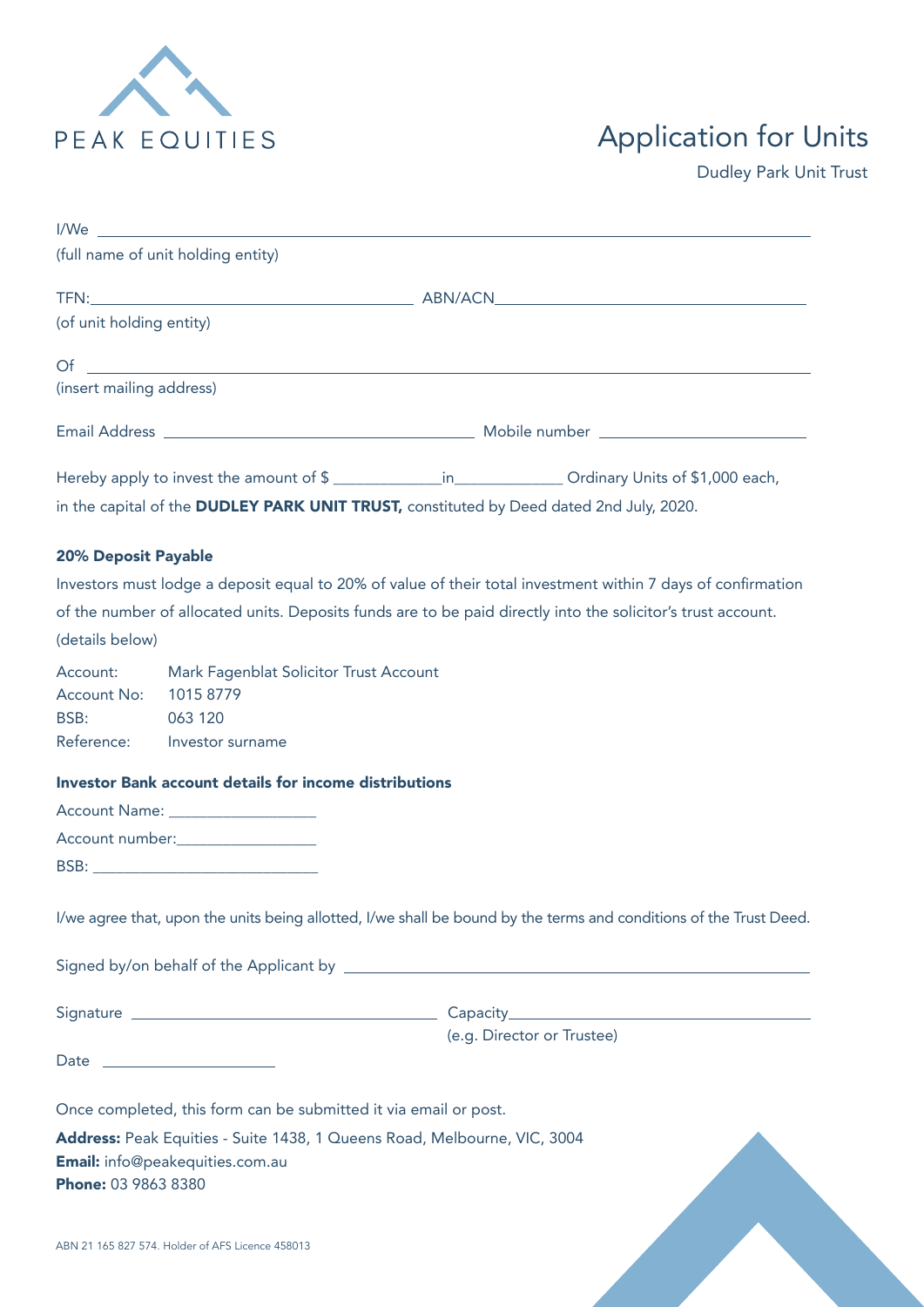

## Sophisticated Investor Certification

to be submitted with application by all new investors

#### Name and Address of Investing Entity

|  |  |  |  |  | I certify that the following is true and correct in every particular: |
|--|--|--|--|--|-----------------------------------------------------------------------|
|  |  |  |  |  |                                                                       |

- a. I am a qualified accountant within the meaning of section 9 of the Corporation Law<sup>1</sup>.
- b. This certificate is given at the request of the investor named above ("Investor") in relation to potential offers by Peak Equities Pty Ltd to subscribe for or acquire securities.
- c. This certificate is given to Peak Equities PTY LTD for the purpose of section 708(8)(c) of the Corporations Law; and

 $\overline{a}$ 

d. The Investor has:

 $\overline{a}$ 

 $\overline{a}$ 

- (i) Net assets of at least \$2,500,000; or
- (ii) A gross income for each of the last 2 financial years of at least \$250,000 a year.

| Name of Qualified Accountant                |                                                                                                                                                                                                                                |  |  |  |  |  |
|---------------------------------------------|--------------------------------------------------------------------------------------------------------------------------------------------------------------------------------------------------------------------------------|--|--|--|--|--|
|                                             |                                                                                                                                                                                                                                |  |  |  |  |  |
| Name and member number of professional body |                                                                                                                                                                                                                                |  |  |  |  |  |
|                                             | Date and the contract of the contract of the contract of the contract of the contract of the contract of the contract of the contract of the contract of the contract of the contract of the contract of the contract of the c |  |  |  |  |  |

1 "Qualified accountant" means a member of a professional body that is approved by ASIC in writing for the purpose of the definition. ASIC has indicated that it will approve any member of:

- a. The Australian Society of Certified Practicing Accountants ("ASPCA"), who is entitled to use the post-nominals "CPA" or "FCPA", and is subject to and complies with the ICAA's continuing professional development requirements;
- b. The Institute of Chartered Accountants in Australia ("the ICAA"), who is entitled to use the post-nominals of "CA", "ACA" or "FCA", and is subject to and complies with the ICAA's continuing professional education requirements; or
- c. The National Institute of Accountants ("the NIA"), who is entitled to use the post-nominals "MNIA" or "FNIA", and it subject to and complies with NIA's continuing professional education requirements.

Once completed, this form can be submitted it via email or post.

Address: Peak Equities - Suite 1438, 1 Queens Road, Melbourne, VIC, 3004 Email: info@peakequities.com.au Phone: 03 9863 8380